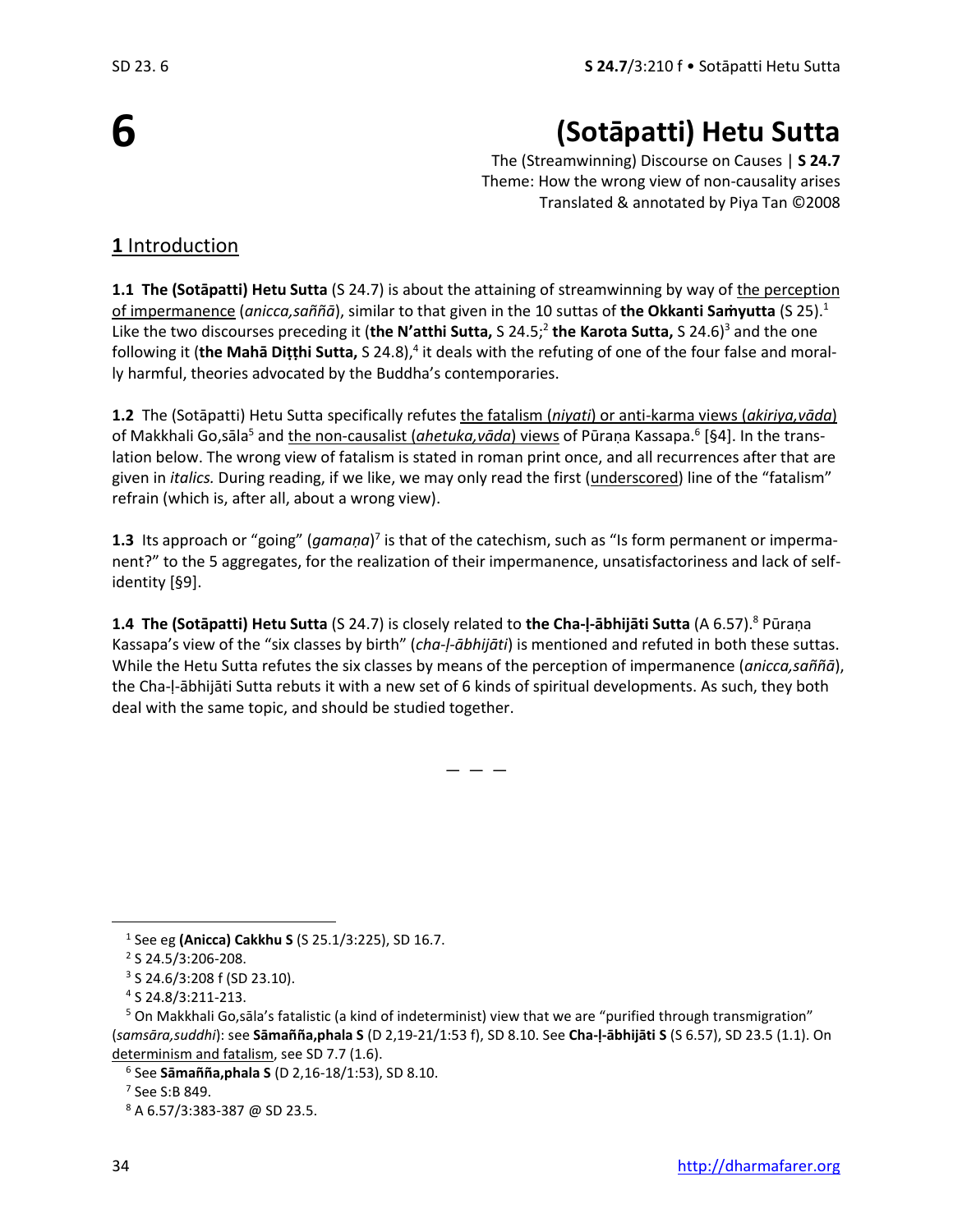## **(Sotāpatti) Hetu Sutta** The Discourse on Causes S 24.7

**1** At Sāvatthī. **[210]**

#### The wrong view of non-causality

**2** "Bhikshus, when what exists, by clinging to what, by adhering to what, does such a view as this arise, that $9$ 

FATALISM (MAKKHALI GOSĀLA)

'There is neither cause nor condition $10$  for the defilement of beings.

Beings are defiled without cause, without condition.

There is neither cause nor condition for the purification of beings.

Beings are purified without cause, without condition.

[There is nothing self-caused, nothing other-caused, nothing human-caused.] $^{11}$ 

There is no power, no effort, no personal strength [human energy], no human endeavour.

All living beings, all life, all beings, all souls (*jva*) are powerless, devoid of power, devoid of effort.

Subject to the changes of fate, circumstances and nature, they experience pleasure and pain in the six classes by birth.'?"<sup>12</sup>

**3** "Bhante, our teachings are rooted in the Blessed One, guided by the Blessed One, have the Blessed One as refuge. It would be good indeed if the Blessed One were to explain its meaning. Having heard the Blessed One, the monks would remember it."<sup>13</sup>

"Then, listen, bhikshus, pay close attention to it, I will speak."

"Yes, bhante!" the monks answered the Blessed One in assent.

The Blessed One said this:

<sup>10</sup> *Ahetu,appaccayā*: "condition," *hetu,* means "root" (eg greed, hatred, delusion); *paccaya* means "condition."

<sup>13</sup> *Bhagavam,mlakā no bhante dhammā, bhagava nettikā, bhagava paisaraā. Sādhu vata bhante bhagavata-'eva paibhātu etassa bhāsitassa attho.Bhagavato sutvā bhkikkh dhāressant ti*. This is stock (M 1:309 f, 317, 465, 3:115; S 2:80 f; A 1:199, 4:158, 351, 5:355).

<sup>9</sup> The foll passage, as in **Sāmañña,phala S** (D 2), where these fatalistic views are attrib to Makkhali Gosāla (D 2,19- /1:53), SD 8.10.

<sup>11</sup> *N'atthi atta,kāre n'atthi para,kāre, n'atthi purisa,kāre.* This sentence is found in the **Sāmañña,phala S** passage (D 2,19/1:83,29-29), SD 8.10, but omitted here and from **Sandaka S** passage (M 76,13/1:516,33-517,3). The ideas here and in the next para are presented by a certain brahmin to the Buddha who refutes them in **Atta,kr S** (A 6.38/3:337 f), SD 7.6.

<sup>12</sup> *Niyati,saṅgati,bhāva,pariṇatā chass'ev'ābhijātisu sukha,dukkhaṁ paṭisaṁvedeti.* See **Apaaka S** (M 60,21- 28/1:407-410 @ SD 35.5) where this wrong view is answered. On these 6 "classes by birth" (*ābhijāti*), see **Cha- ābhijāti S** (A 6.57/3:383 @ SD 23.5), where according to the antinomian Pūrana Kassapa, they are (1) the black class (*kahābhijāti*), ie the bloody trade (butchers, fishermen, robbers, etc); (2) the blue class (*nīlâbhijāti*), ie monks who subscribe to karma; (3) the red class (*lohitâbhijāti*), ie the loin-clad Jains; (4) the yellow class (*haliddâbhijāti*), ie the white-clad disciples of naked ascetics; (5) the white class (*sukkâbhijāti*), ie the male and female  $\bar{A}$ jīvikas; (6) the purest white class (*parama,sukkhābhijāti*), ie Nanda Vaccha, Kisa Sakicca and Makkhali Gosāla. The Buddha however rejects this arbitrary gesture, and teaches that it is karma, not class, that makes us what we are (A 6.57/- 3:383-387; also DA 1:182; MA 3:131; AA 2:342 f; SA 2:342 f). See also **Deva,daha S** (M 101,22(4)/2:222 @ SD 18.4), where *ābhijāti* is mentioned in connection with the Nirgranthas, and Bodhi, *Discourse on the Fruits of Recluseship*, 1989: 73-75.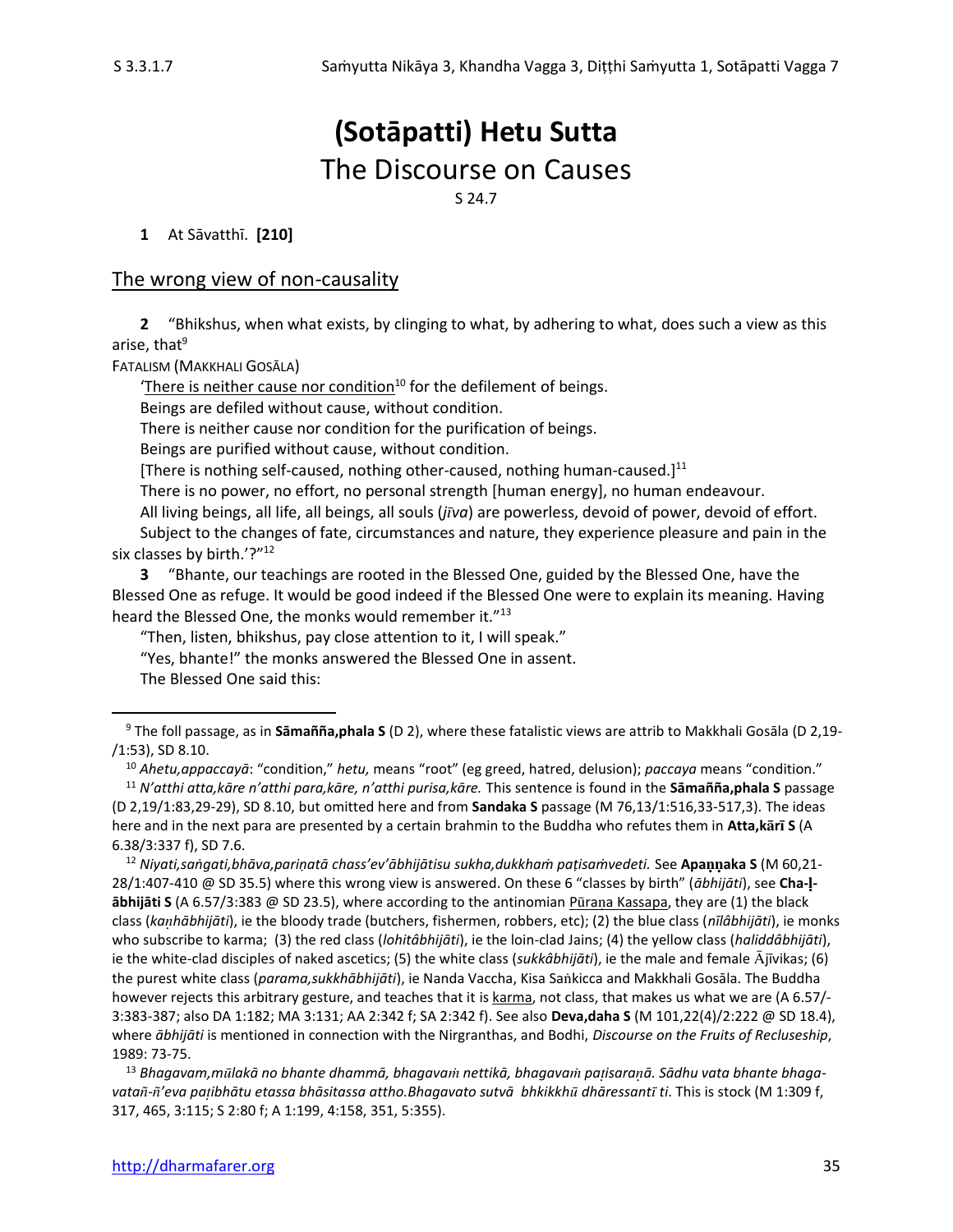#### How the wrong view of non-causality arises

**4** (1) "Bhikshus, when there is **form**, clinging to form, adhering to form, such a view as this arises, that,

[THE FATALISM REFRAIN]

**'***There is neither cause nor condition for the defilement of beings. Beings are defiled without cause, without condition. There is neither cause nor condition for the purification of beings. Beings are purified without cause, without condition. [There is nothing self-caused, nothing other-caused, nothing human-caused.] There is no power, no effort, no personal strength [human energy], no human endeavour. All living beings, all life, all beings, all souls (jva) are powerless, devoid of power, devoid of effort. Subject to the changes of fate, circumstances and nature, they experience pleasure and pain in the six classes by birth.*'

**5** (2) Bhikshus, when there is **feeling**, clinging to feeling, adhering to feeling, such a (wrong) view as this arises, that,

[THE FATALISM REFRAIN]

**'***There is neither cause nor condition for the defilement of beings. Beings are defiled without cause, without condition. There is neither cause nor condition for the purification of beings. Beings are purified without cause, without condition.* 

*[There is nothing self-caused, nothing other-caused, nothing human-caused.]* 

*There is no power, no effort, no personal strength [human energy], no human endeavour.* 

*All living beings, all life, all beings, all souls (jva) are powerless, devoid of power, devoid of effort. Subject to the changes of fate, circumstances and nature, they experience pleasure and pain in the six classes by birth.*'

**6** (3) Bhikshus, when there is **perception**, clinging to perception, adhering to perception, such a view as this arises, that,

[THE FATALISM REFRAIN]

**'***There is neither cause nor condition for the defilement of beings.*

*Beings are defiled without cause, without condition.* 

*There is neither cause nor condition for the purification of beings.* 

*Beings are purified without cause, without condition.* 

*[There is nothing self-caused, nothing other-caused, nothing human-caused.]* 

*There is no power, no effort, no personal strength [human energy], no human endeavour.* 

*All living beings, all life, all beings, all souls (jva) are powerless, devoid of power, devoid of effort.* 

*Subject to the changes of fate, circumstances and nature, they experience pleasure and pain in the six classes by birth*.'

**7** (4) Bhikshus, when there are **formations**, clinging to formations, adhering to formations, such a view as this arises, that,

[THE FATALISM REFRAIN]

**'***There is neither cause nor condition for the defilement of beings. Beings are defiled without cause, without condition. There is neither cause nor condition for the purification of beings.*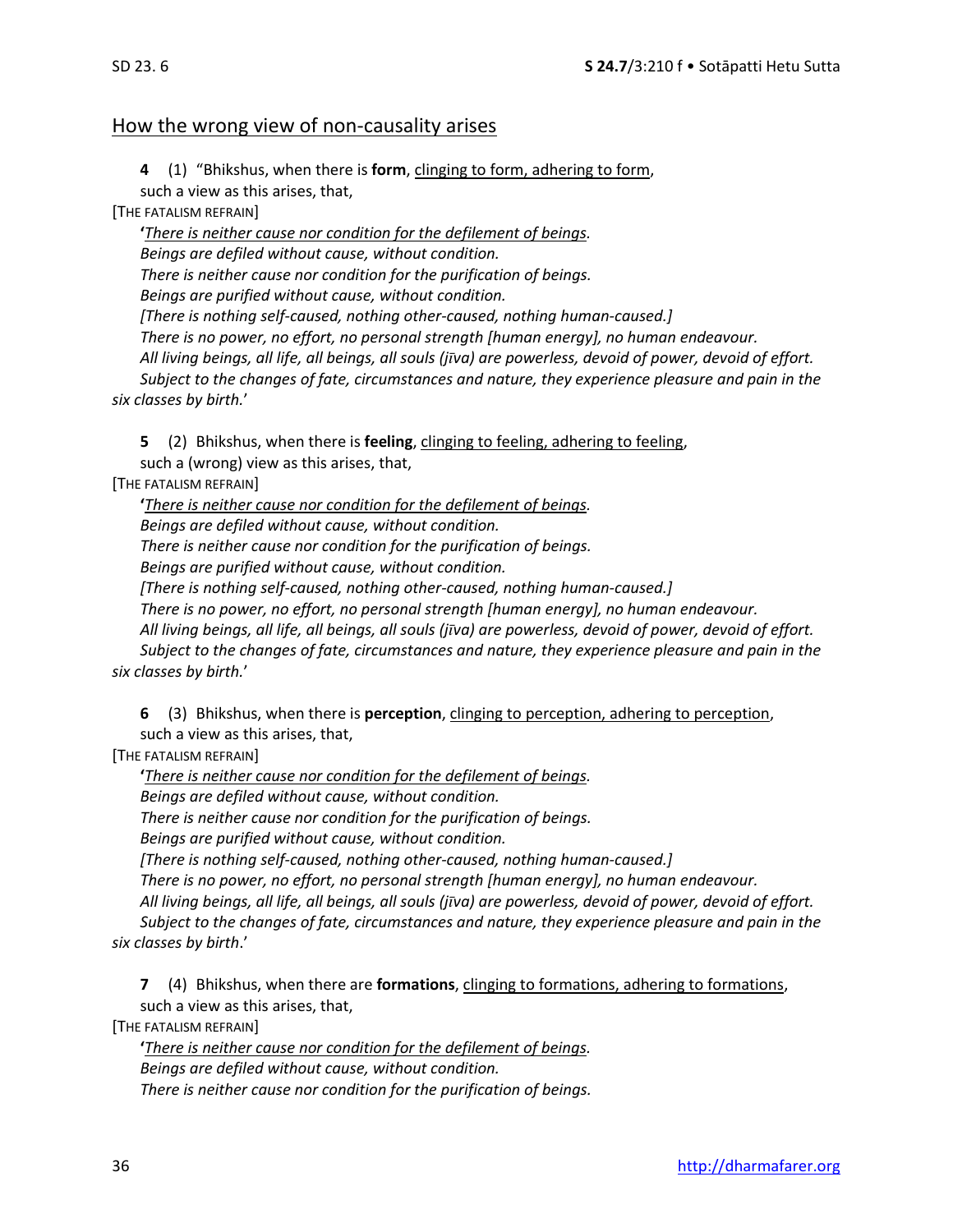*Beings are purified without cause, without condition.* 

*[There is nothing self-caused, nothing other-caused, nothing human-caused.] There is no power, no effort, no personal strength [human energy], no human endeavour. All living beings, all life, all beings, all souls (jva) are powerless, devoid of power, devoid of effort. Subject to the changes of fate, circumstances and nature, they experience pleasure and pain in the six classes by birth.*'

**8** (5) Bhikshus, when there is **consciousness**, clinging to consciousness, adhering to consciousness,

such a view as this arises, that,

[THE FATALISM REFRAIN]

**'***There is neither cause nor condition for the defilement of beings. Beings are defiled without cause, without condition. There is neither cause nor condition for the purification of beings. Beings are purified without cause, without condition. [There is nothing self-caused, nothing other-caused, nothing human-caused.] There is no power, no effort, no personal strength [human energy], no human endeavour. All living beings, all life, all beings, all souls (jva) are powerless, devoid of power, devoid of effort. Subject to the changes of fate, circumstances and nature, they experience pleasure and pain in the six classes by birth.*'

#### How the wrong view of non-causality ends $14$

**9** Now what do you think, bhikshus? Is **form** permanent or impermanent?" "Impermanent, bhante."

"Is what is impermanent unsatisfactory [painful] or satisfactory [pleasurable]?"<sup>15</sup>

"Unsatisfactory, bhante."

"Is what is impermanent, unsatisfactory and subject to change fit to be regarded thus: [THE FATALISM REFRAIN]

**'***There is neither cause nor condition for the defilement of beings.*

*Beings are defiled without cause, without condition.* 

*There is neither cause nor condition for the purification of beings.* 

*Beings are purified without cause, without condition.* 

*[There is nothing self-caused, nothing other-caused, nothing human-caused.]* 

*There is no power, no effort, no personal strength [human energy], no human endeavour.* 

*All living beings, all life, all beings, all souls (jva) are powerless, devoid of power, devoid of effort.* 

*Subject to the changes of fate, circumstances and nature, they experience pleasure and pain in the six classes by birth.*'?"<sup>16</sup>

"No, bhante."

**10** "Now, what do you think, bhikshus? Is **feeling** permanent or impermanent?" "Impermanent, bhante."

"Is what is impermanent unsatisfactory or satisfactory?"

<sup>14</sup> This section parallels that in **Anatta Lakkhaṇa S** (S 22.59,12-16/3:66-68), SD 1.2.

<sup>15</sup> *Dukkhaṁ v sukhaṁ v.*

<sup>&</sup>lt;sup>16</sup> In **Anatta Lakkhana S** (S 22.59), the wrong view refuted here is: the notion "This is mine," which arises through craving (*tah*); the notion "This I am," which arises through conceit (*mna*); the notion "This is my self," which arises through views (*dihi*). (S 22.59,12-16/3:66-68), SD 1.2.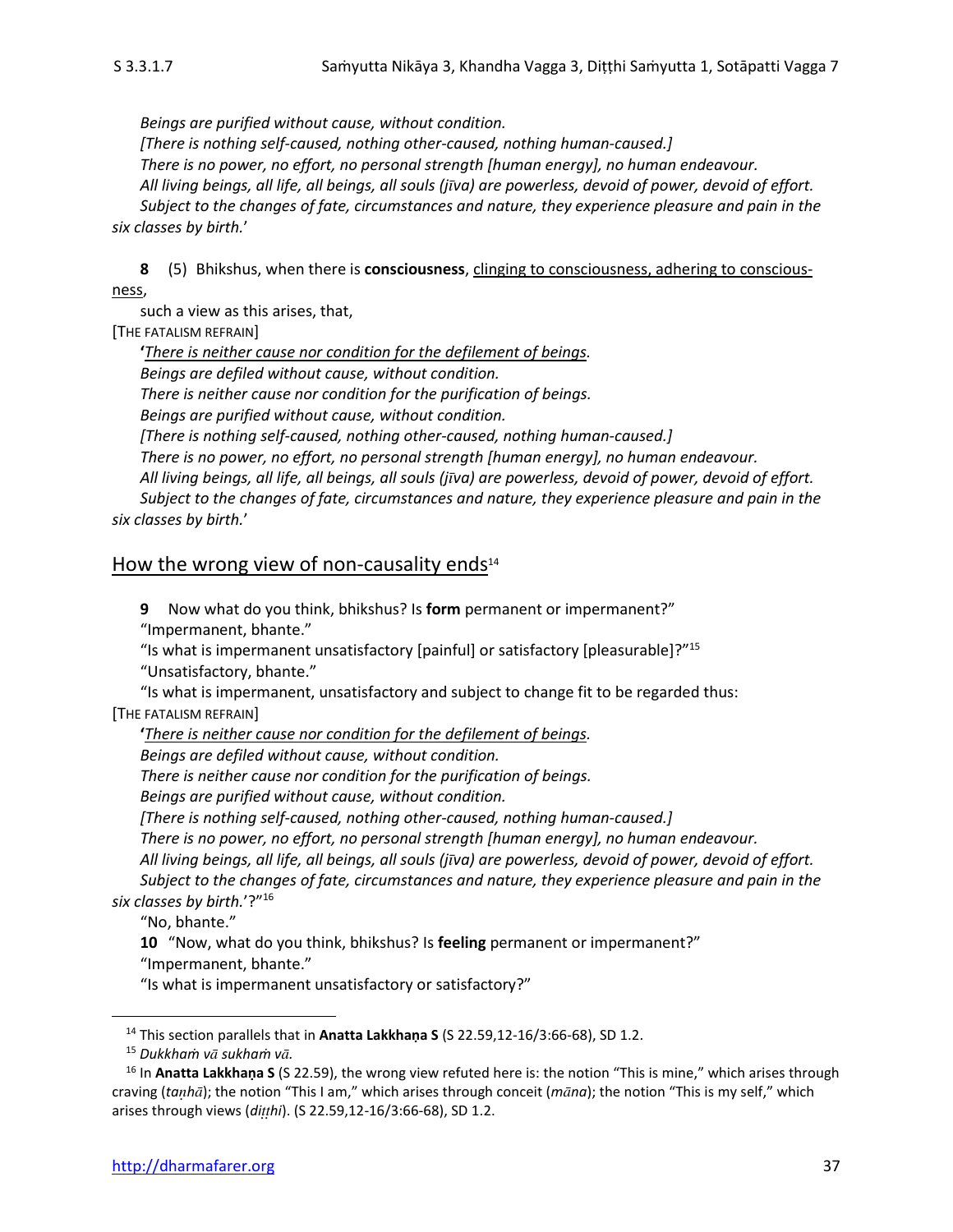"Unsatisfactory, bhante."

"Is what is impermanent, unsatisfactory and subject to change fit to be regarded thus:

[THE FATALISM REFRAIN]

**'***There is neither cause nor condition for the defilement of beings. Beings are defiled without cause, without condition. There is neither cause nor condition for the purification of beings. Beings are purified without cause, without condition. [There is nothing self-caused, nothing other-caused, nothing human-caused.] There is no power, no effort, no personal strength [human energy], no human endeavour. All living beings, all life, all beings, all souls (jva) are powerless, devoid of power, devoid of effort. Subject to the changes of fate, circumstances and nature, they experience pleasure and pain in the six classes by birth.*'?"

"No, bhante."

**10** "Now, what do you think, bhikshus? Is **perception** permanent or impermanent?" "Impermanent, bhante."

"Is what is impermanent unsatisfactory or satisfactory?"

"Unsatisfactory, bhante."

"Is what is impermanent, unsatisfactory and subject to change fit to be regarded thus:

[THE FATALISM REFRAIN]

**'***There is neither cause nor condition for the defilement of beings.*

*Beings are defiled without cause, without condition.* 

*There is neither cause nor condition for the purification of beings.* 

*Beings are purified without cause, without condition.* 

*[There is nothing self-caused, nothing other-caused, nothing human-caused.]* 

*There is no power, no effort, no personal strength [human energy], no human endeavour. All living beings, all life, all beings, all souls (jva) are powerless, devoid of power, devoid of effort. Subject to the changes of fate, circumstances and nature, they experience pleasure and pain in the* 

*six classes by birth.*'?"

"No, bhante."

**12** "Now, what do you think, bhikshus, are **formations** permanent or impermanent?" "Impermanent, bhante."

"Is what is impermanent unsatisfactory or satisfactory?"

"Unsatisfactory, bhante."

"Is what is impermanent, unsatisfactory and subject to change fit to be regarded thus: [THE FATALISM REFRAIN]

**'***There is neither cause nor condition for the defilement of beings.*

*Beings are defiled without cause, without condition.* 

*There is neither cause nor condition for the purification of beings.* 

*Beings are purified without cause, without condition.* 

*[There is nothing self-caused, nothing other-caused, nothing human-caused.]* 

*There is no power, no effort, no personal strength [human energy], no human endeavour.* 

*All living beings, all life, all beings, all souls (jva) are powerless, devoid of power, devoid of effort. Subject to the changes of fate, circumstances and nature, they experience pleasure and pain in the* 

*six classes by birth.*'?"

"No, bhante."

**13** "Now, what do you think, bhikshus? Is **consciousness** permanent or impermanent?"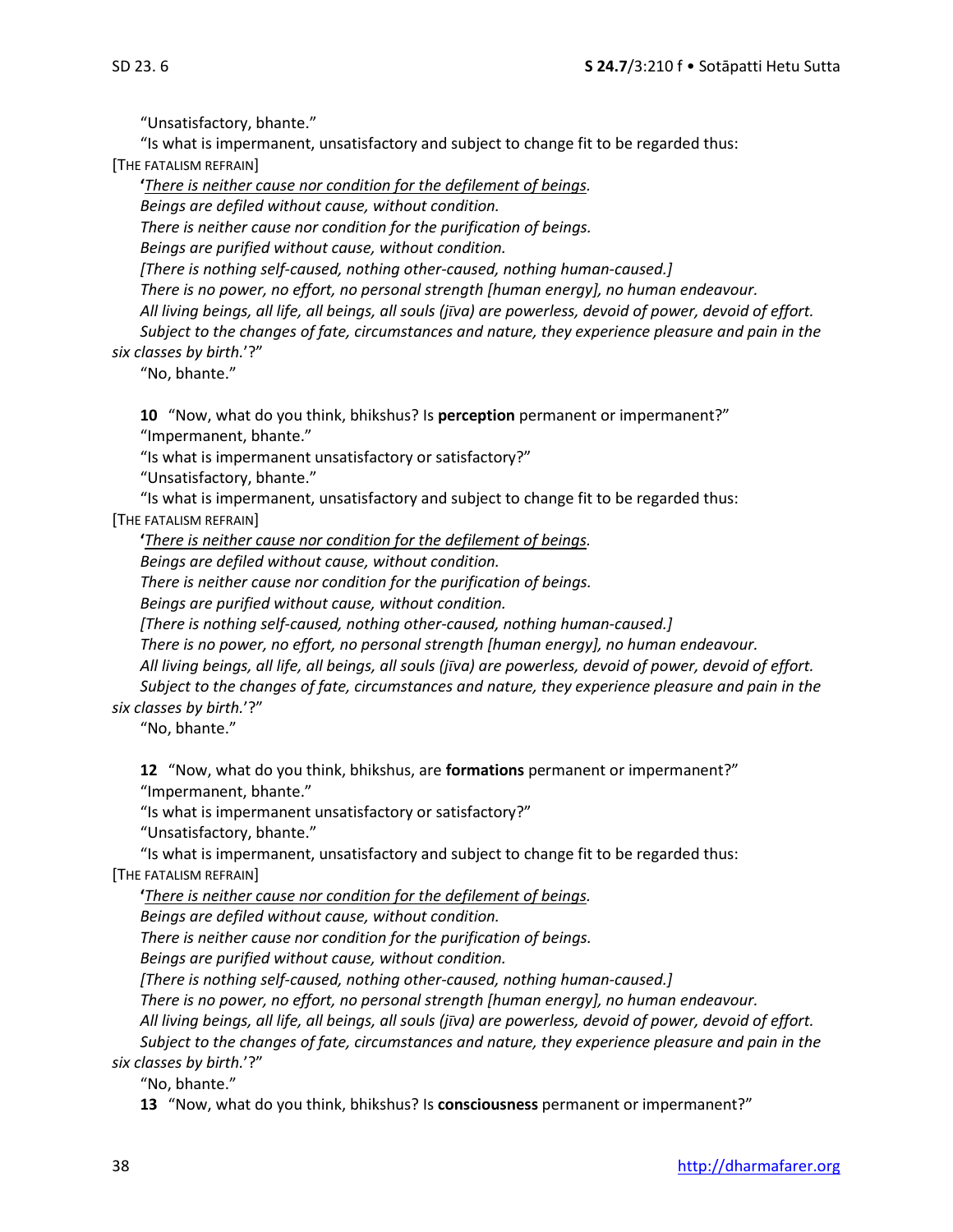"Impermanent, bhante."

"Is what is impermanent unsatisfactory or satisfactory?"

"Unsatisfactory, bhante."

"Is what is impermanent, unsatisfactory and subject to change fit to be regarded thus: [THE FATALISM REFRAIN]

**'***There is neither cause nor condition for the defilement of beings.*

*Beings are defiled without cause, without condition.* 

*There is neither cause nor condition for the purification of beings.* 

*Beings are purified without cause, without condition.* 

*[There is nothing self-caused, nothing other-caused, nothing human-caused.]* 

*There is no power, no effort, no personal strength [human energy], no human endeavour.* 

*All living beings, all life, all beings, all souls (jva) are powerless, devoid of power, devoid of effort.* 

*Subject to the changes of fate, circumstances and nature, they experience pleasure and pain in the six classes by birth.*'?"

"No, bhante."<sup>17</sup>

**14** "That which is **seen, heard, sensed, known**,<sup>18</sup> that is, attained, sought after, examined by the mind—is that permanent or impermanent?"

"Impermanent, bhante."

"Is what is impermanent unsatisfactory or satisfactory?"

"Unsatisfactory, bhante."

"Is what is impermanent, unsatisfactory and subject to change fit to be regarded thus:

[THE FATALISM REFRAIN]

**'***There is neither cause nor condition for the defilement of beings.*

*Beings are defiled without cause, without condition.* 

*There is neither cause nor condition for the purification of beings.* 

*Beings are purified without cause, without condition.* 

*[There is nothing self-caused, nothing other-caused, nothing human-caused.]* 

*There is no power, no effort, no personal strength [human energy], no human endeavour.* 

*All living beings, all life, all beings, all souls (jva) are powerless, devoid of power, devoid of effort.* 

*Subject to the changes of fate, circumstances and nature, they experience pleasure and pain in the six classes by birth.*'?"

"No, bhante."

<sup>17</sup> In **Anatta Lakkhaṇa S** (S 22.59), the teaching on non-self (*anattā*) continues, and the monks become arhats at the end of the discourse. (S 22.59,12-16/3:66-68), SD 1.2.

<sup>18</sup> This is a fourfold classification of the 5 sense-objects, ie "the sense-object tetrad." Comy: "The seen" (*diṭṭha*) is the visible-form base'; "the heard" (*suta*), the sound base; "the sensed" (*muta*), the objects of smell, taste and touch; and "the known" (*viññāta*), the remaining 7 bases (ie the 6 internal bases and the mind-object base) (DA 3:914; MA 2:110; SA 2:337 f; AA 3:31; ItA 2:187; Nc 66; PmA 2:432). The words "attained, sought after, examined by the mind" (*pattaṁ pariyesitaṁ anuvicaritaṁ manasā*) are merely an elaboration of the fourth, the "known" (SA 2:338). However, from the practical viewpoint, this last phrase could well apply to the other 3 sense-objects, too; for, they are all mind-rooted. On *diṭṭha suta muta viññāta* as the bases for wrong views, see SD 3.13 (5.2).